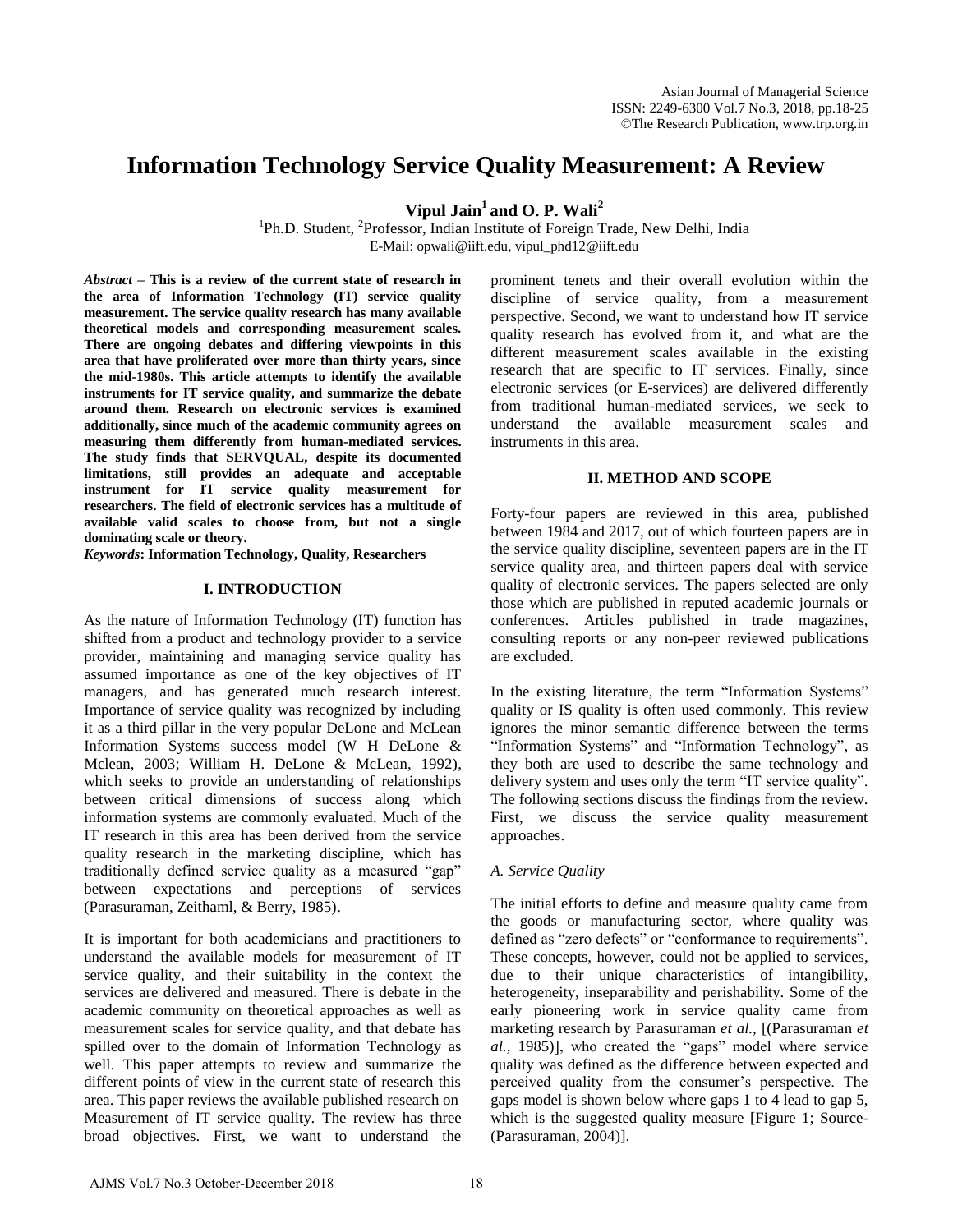

Fig. 1 Service Quality "Gap" Model

This "gaps" model ultimately led to the development of SERVQUAL instrument in 1988 by the same authors. It was initially proposed as a ten-dimension scale, which was later refined to five dimensions as below

- 1. *Reliability:* Ability to perform the promised service dependably and accurately.
- 2. *Responsiveness:* Willingness to help customers and provide prompt service.
- 3. *Assurance:* Knowledge and courtesy of employees and their ability to inspire trust and confidence.
- 4. *Empathy:* Caring, individualized attention the firm provides its customers.
- 5. *Tangibles:* Appearance of physical facilities, equipment, personnel, and communication materials

While SERVQUAL turned out to be a very popular instrument for service quality measurement in academic research, it has constantly been subject to many criticisms in the academic community. Cronin & Taylor (Cronin & Taylor, 1992) suggested that the SERVQUAL model was inadequate and examined it further. They advocated keeping the twenty-two items in the scale but measuring quality only as an attitude and perception in a SERVPERF scale. The effectiveness of the two scales was empirically examined for four different service industries and SERVPERF was found to be superior to SERVQUAL in explaining service quality variations in the sample data. The authors in another paper (Cronin & Taylor, 1994) respond to the debate on SERVPERF and SERVQUAL and on measurement of quality as compared to customer satisfaction. They suggest a restriction of quality measurement to long-term attitudes and measurement of customer satisfaction to transactionspecific judgements.

In a review of the preceding fifteen years of research, Ladhari (Ladhari, 2008) looked at thirty industry-specific scales of service quality measurement, and concluded that while SERVQUAL is widely criticized, it continues to be the most useful model for measuring service quality. None of the alternative scales have adopted the methodological rigour of Parasuraman *et al.,* in development and refinement

of the scale. In another study, Ladhari (Ladhari, 2009) tries to summarize the SERVQUAL debate. The identified key points from the study are theoretical issues with the gap model, validity and reliability of the scale, emphasis on process as opposed to outcome, cultural context that introduces bias in scale, non-applicability to e-services, need for industry-specific scales and hierarchical constructs, and, finally, the use of reflective scales as opposed to formative scales. Conger *et al.,* (Conger, Hefley, Galup, & Dattero, 2013) review service quality research in the disciplines of marketing, IT and supply chain to explore common themes, issues and develop an agenda for future work. They find that while SERVQUAL has been extensively used in more than 1000 studies, and there is evidence that it does differentiate something, there is no verification in any study that services designated as poor or excellent using SERVQUAL measurement are indeed so. They infer that "… the research relies on statistics to tell the story without validating the story". Information Technology Service Quality Measurement: A Review<br>
of the scale. In another stroky Ledhini (Ladhari). Tother income<br>
points rounds to summarize the SERVO(JAI .dshmat: A Review of the scale with the approximatio

SERVQUAL has been adapted and modified into many variations, and there continue to be differences on the best approach to use the model most effectively. There is a view that performance-only scale has better predictive validity than the gap scores. This has been termed as SERVPERF in its many variations (Ladhari, 2008). There is also some research that all dimensions of SERVQUAL may not matter equally to the consumers. Landrum *et al.,* (Landrum, R. Prybutok, Zhang, & A. Peak, 2009) find that there is some evidence that service quality dimensions can be distinguished between "nice to have" i.e. softer aspects of tangibility, empathy and assurance; and "essential" dimensions of responsiveness and reliability, which can be more objectively measured. In high-pressure situations, the objective or essential dimensions are more valued by the users.

Seth *et al.*, reviewed nineteen conceptual service quality models reported between 1984 and 2003 (Seth, Deshmukh, & Vrat, 2005). They infer that there is neither a wellaccepted conceptual definition of service quality, nor is there a commonly accepted operational definition of its measurement. Majority of models reviewed, however, support evaluation by comparing service quality expectations with the actual quality experienced. While there is a widespread support for gap model and SERVQUAL, there is much debate on its actual dimensions, and also the desirability of measuring SERVPERF versus SERVQUAL. They also map the nineteen models reviewed against an eleven-item framework created by them for suitability of the quality measurement model and infer that none of the reviewed models caters to all the factors.

Dabholkar *et al.,* (Dabholkar, Shepherd, & Thorpe, 2000) advocate a direct measure of service quality versus a computed measure through multiple dimensions. They argue that the dimensions of service quality in the disconfirmation paradigm are better understood as the antecedents of quality. In their empirical study, they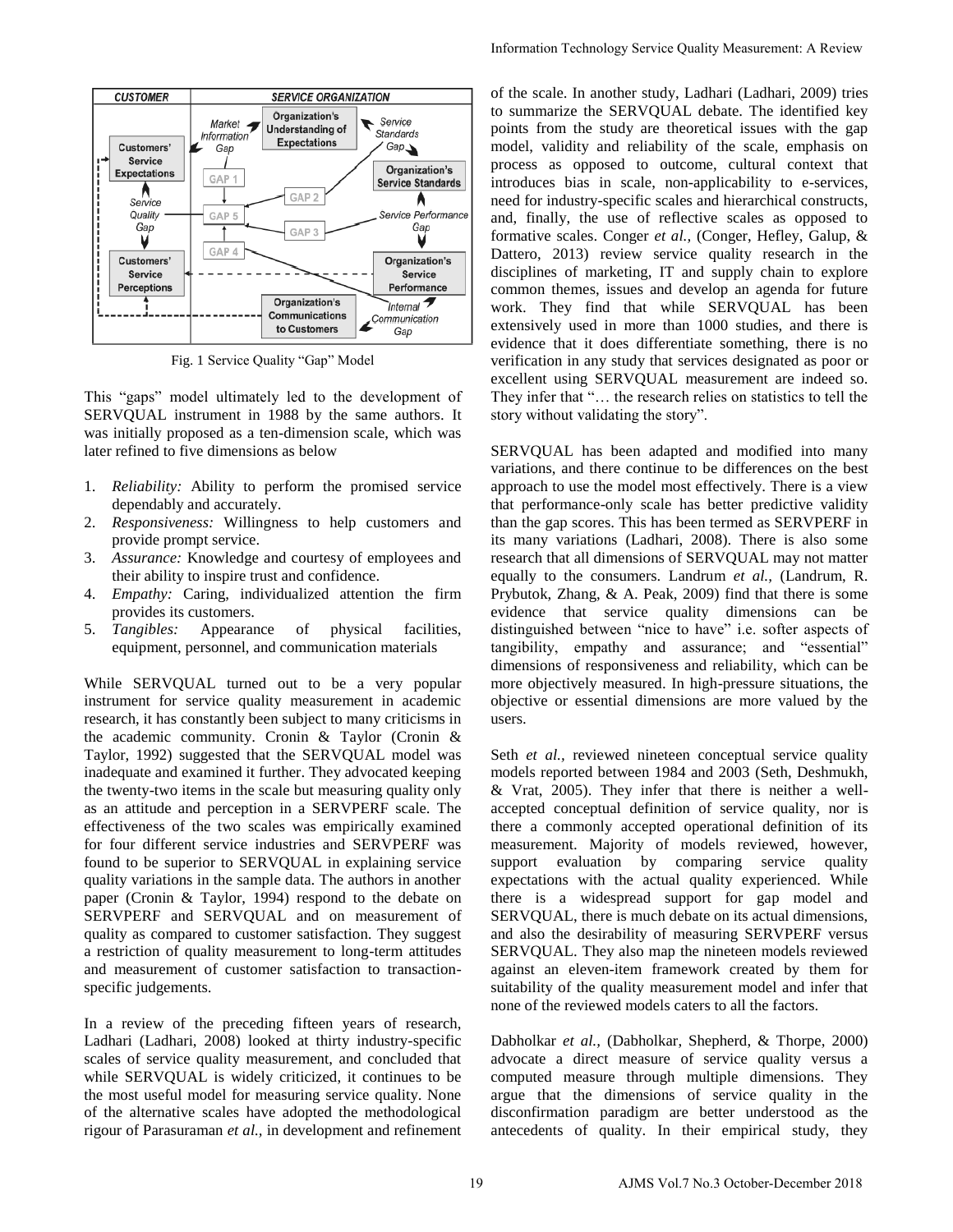compare perception-based measurement with gaps measurement and conclude that the former provides a superior method for service quality measurement. Also, they find that a cross-sectional quality measurement is superior to a longitudinal measurement, where the time lag between expectation and actual service performance perception is taken into account in the measurement design.

Brady and Cronin (Brady & Cronin, 2001) propose a "unifying" third-order hierarchical structure and empirically examine it for validity. The first order dimensions are interaction quality, physical environment quality, and outcome quality.A heavily debated dimension in service quality research is the distinction between functional [or service delivery or process or "how"] quality and technical [or outcome or intrinsic or "what"] quality. It is also referred to as the debate between "marketing" definition of quality and "Nordic" definition of quality. Functional quality pertains to the experience of the consumer during service delivery, and technical quality refers to the actual outcome delivered, which in many cases is experienced post the service delivery. There is a significant stream of opinion that technical quality measurement is important, and that gaps approach to quality measurement ignores it. Most scales used in applied research, however, continue to use functional quality. A 15-year review of 30 different service quality scales (Ladhari, 2008) revealed that the technical dimension of quality was used in very few studies. Vipul Jain and O. P. Wali<br>
compare perception-based measurement with gaps<br>
measurement and consclude that the former provides a<br>
measurement and consclude that the former provides a<br>
measurement Also, they they including m

Kang & Jeffrey (Kang & James, 2004) empirically examine and compare Gronroos" model with SERVQUAL and conclude that the former is a more appropriate representation of service quality as the latter focuses only on the functional quality dimensions.

Kang *et al.,* (Kang, 2006) propose a hierarchical measurement model that integrates technical and functional quality dimensions. The model was tested empirically for Korean cell phone users through 464 survey responses. Technical service quality scale was developed through user interviews. Functional service quality was measured through SERVQUAL. The results confirmed a multidimensional hierarchical structure for functional service quality.

Walker *et al.,* (Walker, Johnson, Leonard, & Walker, 2006) discuss the concept of customer value determined by both intrinsic [functional] quality and extrinsic [technical] quality, and make a case that unless both are taken into account, the theoretical modeling will be incomplete. They examine the service-profit chain developed and modeled by Sasser et al. (Sasser, Schlesinger, & Heskett, 1997), where the customer"s sense of value is an equation calculated with reference to the perceived quality of results received and the perceived quality of how these have been delivered, balanced against the aggregated costs of availing the service. Service quality is an extrinsically perceived attribution based on the customer"s experience in and

through the service encounter. Authors propose a modified service-profit model to account for intrinsic value, as depicted below [

Fig; Source – (Walker *et al.,* 2006)]



Source: Heskett et al. (1997, p.12)

Fig. 2 Modified Service-Profit Model

Gronroos (Grönroos, 2001) reviews the service quality debate and questions the relevance of the quality debate. He suggests measurement of customer satisfaction as in indicator of how well a service has served the customer. The technical and functional dimensions of service quality are similar to product features in case of physical products and opines that in retrospect, maybe the "service quality" dimensions should have been termed as "service features", and that may have avoided the debate altogether.In the next section, we discuss the IT service quality approaches.

## *B. IT Service Quality*

Within the field of information systems, as IT organizations have evolved from software and systems providers to service providers, the importance of service quality is getting recognized in academic research. Recognizing the role of service quality, DeLone and McLean (W H DeLone & Mclean, 2003) modified their Information Systems (IS) success model and added service quality as a third component of IS success, in addition to system quality and information quality. The DeLone and McLean model has been extensively used in academic research, and empirically tested. The authors, in a ten-year review of the model in 2003, found 285 studies that had referred to it, and sixteen studies that had empirically proved thirty-six of the thirtyeight success factor associations in the model. The updated model is reproduced in Fig [Source – DeLone & McLean, 2003].

Service quality also impacts the trust, commitment and intention on the part of IT users to consume IT services. Park *et al.*, (Park, Lee, Jang, & Lee, 2013) in an empirical study find that both technical and functional service quality positively impact affective and cognitive user trust. In this study, they observe that impact of functional service quality on trust is higher than that of technical service quality. Putting this updated model to empirical test, Pitt *et al.,* (Pitt,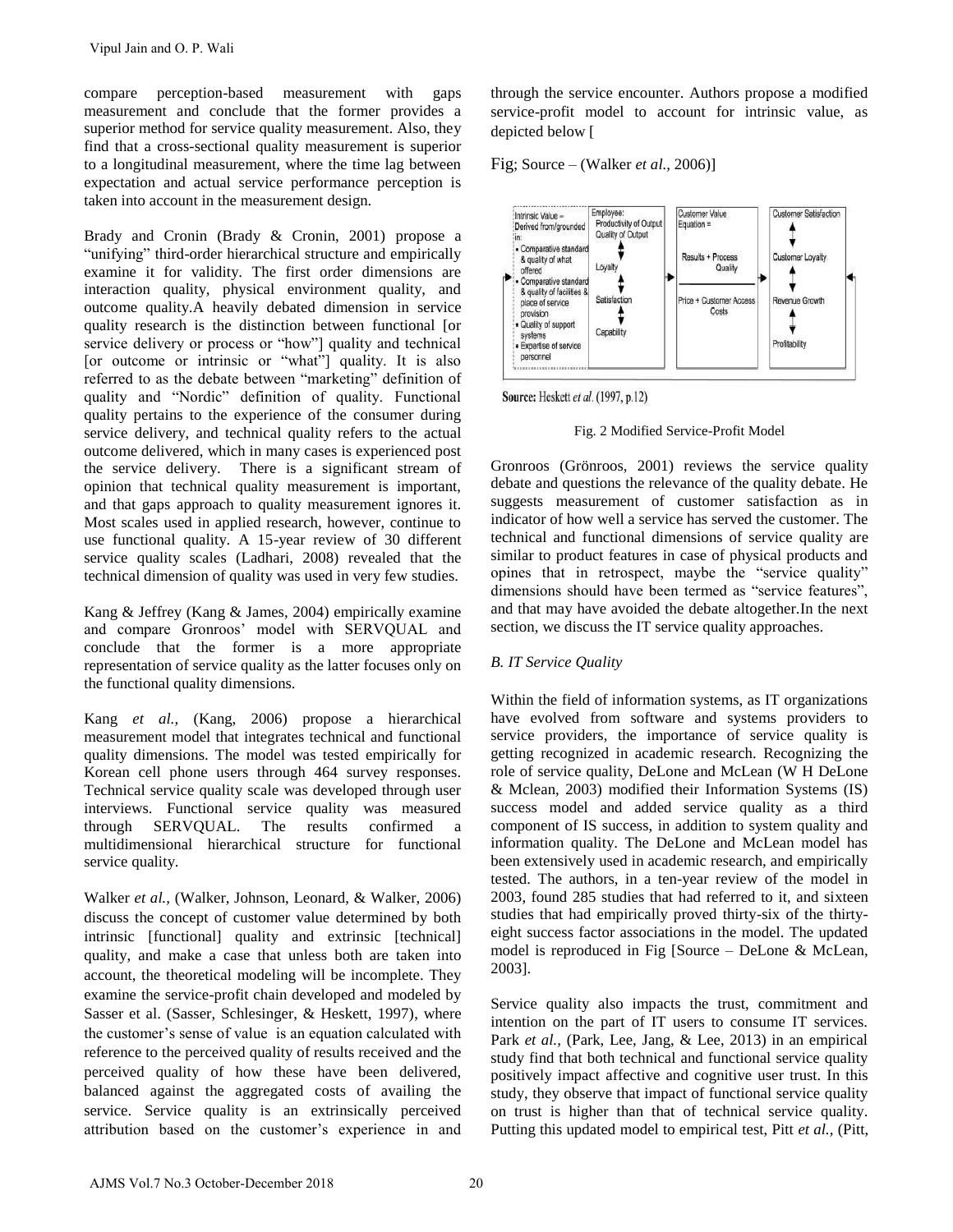Watson, & Kavan, 1995) assessed suitability of SERVQUAL in three different types of organizations in three countries. After examination of content validity, reliability, convergent validity, nomological validity, and discriminant validity, the study concludes that SERVQUAL is an appropriate instrument for researchers seeking a measure of IS service quality. The study also identifies exploration of the effects of managerial actions on service quality as an area of future research.



Fig. 3 IS Success Model

Service Quality is also closely linked to user or customer satisfaction and many studies have explored this relationship. Kettinger and Lee (W. Kettinger & Lee, 1994) studied the relationship between user satisfaction with IS services and the SERVQUAL dimensions of quality, found two dimensions of service quality – reliability and empathy – to be significant predictors of user satisfaction. They suggested quality to be an antecedent of satisfaction, but the causality of the relationship required further longitudinal studies.

SERVQUAL and its variants continue to dominate the IT service quality measurement in literature. Many researchers have adapted SERVQUAL and modified dimensions and measures to fit the IT context. A modified scale of SERVQUAL for IT – IT SERVQUAL – was created by Kettinger and Lee (W. Kettinger & Lee, 1994). Chang *et al.,*  (CHANG & KING, 2005), while creating a performance instrument for IT by building upon the DeLone and McLean success model, use SERVQUAL for measuring the service quality dimension. Kettinger & Lee (W. J. Kettinger & Lee, 2005) propose a modified scale adapted from SERVQUAL, that was based on the concept of "zones of tolerance" to measure expectations. They suggested that customers have a desired service level, and an adequate service level expectation, and between these two levels is a "zone of tolerance" that customers find an acceptable level of service. Miller *et al.,* (Miller, Hardgrave, & Jones, 2013) proposed an ISS-QUAL scale for the services delivered by the IS function to overcome some shortcomings of SERVQUAL. This was a three-dimensional scale based on the three factors of service delivery, service product, and the service environment. The service delivery dimension is

adapted from the original SERVQUAL items. This proposed scale is compared with SEVQUAL in an empirical test and found to have better explanatory power. This scale was further tested in the context of public sector in another study and found to exhibit adequate levels of validity (Marchiori, Mainardes, & Rodrigues, 2017). Cronholm *et al.,* (Cronholm & Salomonson, 2014)] attempt to adapt SERVQUAL to ITSM by adding a category attribute from the original 10-dimension instrument. Hochstein (Hochstein, Zarnekow, & Brenner, 2004) proposes a modified SERVQUAL to measure service quality at the individual service level, while most studies till then had done this at the IT functional level.

The debate over SERVQUAL instrument continues in the IT services research as well. Chang *et al.,* (CHANG & KING, 2005), note that "the controversy over SERVQUAL in marketing has carried over into IS, suggesting that more research needs to be conducted to measure IS service quality." Tate *et al.,* (Tate & Evermann, 2010) say that SERVQUAL gaps model is without a theoretical basis– "it is a dependent variable without a theory or known predictors."

Another criticism leveled against the current IT research on service quality, especially SERVQUAL–based research is that it is not building up a research tradition in spite of volumes of research. In a study of 57 articles published between 1985 to 2006, that use SERVQUAL, Tate *et al.,*  (Sylvester, Tate, & Johnstone, 2007) find that research is simply piling up, instead of building a coherent body of work. They apply Soft Systems Method [SSM] to understand why SERVQUAL still continues to be popular, despite its continued criticisms. They find that SERVQUAL has flawed theoretical basis, and questionable predictive ability, but its usefulness lies in the fact that researchers can confidently carry out legitimate studies using this instrument, with broad acceptance in the academic community. In other words, its usefulness lies in its popularity.

In spite of the criticisms, there is a broad acceptance of the usefulness of SERVQUAL, though. In a review of the state of research of service quality measurement, three research strains – marketing, supply chain and IT – were examined (Conger *et al.,* 2013). The study finds that the cumulative research is limited, and as research proliferates, it becomes of increasingly limited value. Most IT research is found to be in the area of website service quality. Authors say that "none of the studies provide the depth or breadth of instrument validation or testing of SERVQUAL and none are shown to be superior. Also, though many of these use SERVQUAL as starting point, they mostly ignore prior work, appearing to reinvent the wheel of service measurement but without the rigor of the many predecessor studies." The study proposes further research on how the use of frameworks for developing services (e.g., ITIL) relates to service quality. Information Technology Service Quality Measurement: A Review<br>
adapted from the original SERVQUAL, items. This scaling<br>test and found to have better explanatory power. This scaling<br>the station of the context of public sect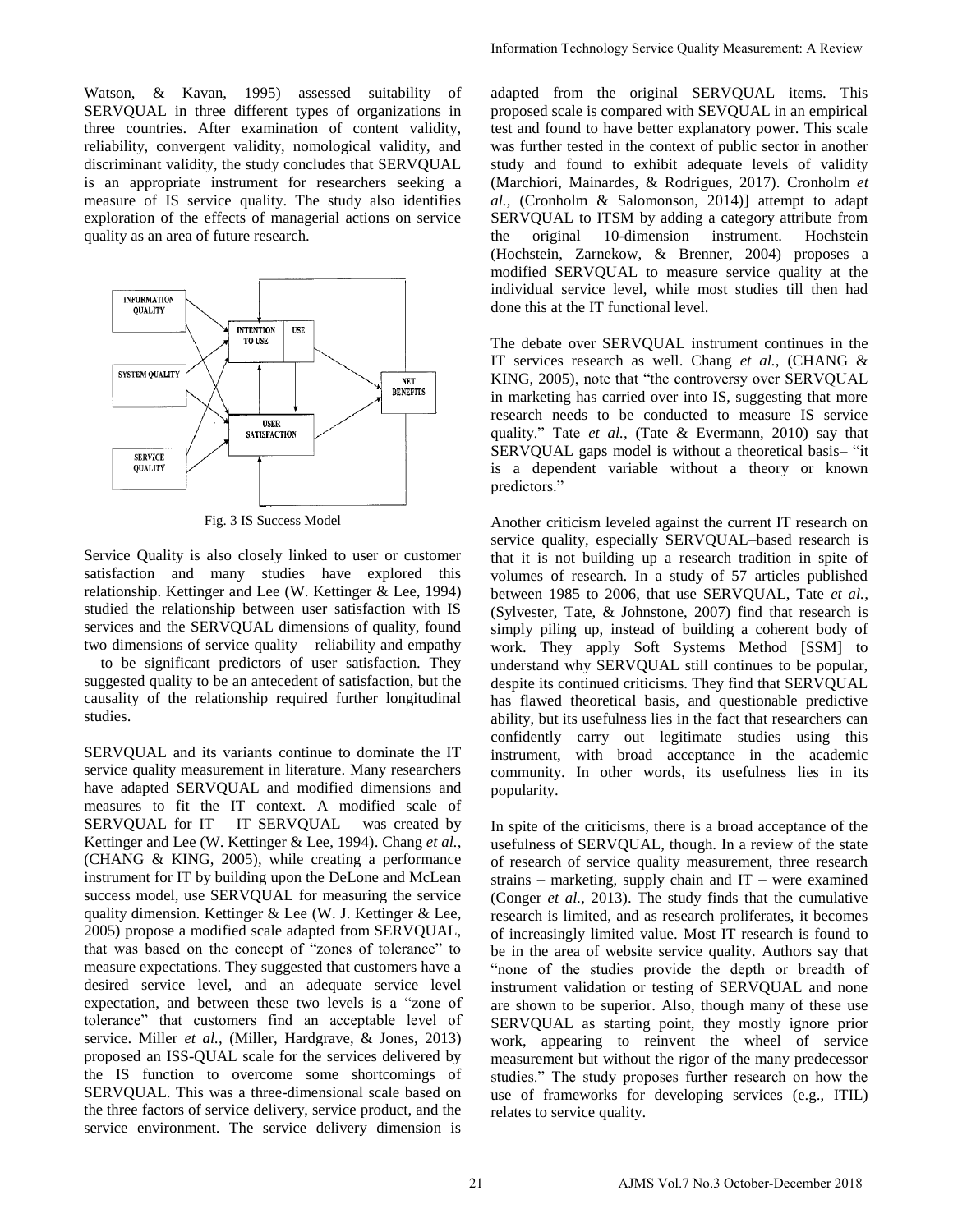We can summarize the SERVQUAL debate in three propositions. First, despite criticisms and shortcomings, SERVQUAL is an acceptable instrument for measuring service quality within IS research community. This means it can be deployed for measurement for research outcomes, that are likely to be deemed acceptable by the scientific community. Second, the theoretical basis and validity of SERVQUAL scale has been often questioned. There are valid criticisms of the scale, that need to be addressed eventually for it to be a true measure of service quality. Third, while many researchers have tried to propose alternatives to SERVQUAL with varying levels of success, none has been conclusively proven to be superior. In fact, many of the proposed scales are adaptations of the "gap" model on which SERVQUAL is based.

The research for developing better IT quality frameworks is a continuing effort. In a series of 3 studies, Lepmets *et al.,*  [(Lepmets, Cater-Steel, Gacenga, & Ras, 2012); (Lepmets, Mesquida, Cater-Steel, Mas, & Ras, 2014); (Lepmets, Ras, & Renault, 2011)] attempt to create a comprehensive IT service quality measurement framework, with elements drawn from the existing body of knowledge in software engineering and IT service domains: Practical Software and Systems Measurement (PSM), Software product Quality Requirement and Evaluation, SQuaRE (ISO/IEC 25010 2009), ITIL, SERVQUAL and ITSM - Process Reference Model (ISO/IEC 20000-4 2010). After three iterations, there are thirty-six measures in twenty-five measurement categories in their model.

Miller *et al.,* (Miller *et al.,* 2013) propose a scale for Information Systems service quality measurement called ISS-QUAL. This measures performance and expectation gap across three dimensions of service delivery, service product and service environment. A comparison with SERVQUAL was made in an empirical study across twenty organizations with 209 survey respondents. The results showed that ISS-QUAL explained 19% more variance in service quality as compared to SERVQUAL. It is also parsimonious with only sixteen indicators as compared to SERVQUAL"s forty-four. The model was further tested empirically by Marchiori *et al.,* (Marchiori *et al.,* 2017) in a survey of 927 users across Brazilian public service organizations. After removal of an indicator, they found the instrument demonstrated adequate construct validity. Next, we review the approaches for measurement of electronic service quality. Vipul Jain and O. P. Wali<br>
We can summarize the SERVQUAL debate in three<br>
We can summarize the SERVQUAL shot estimate for measuring<br>sympositions. First, despite criticisms and shortcomings,<br>ERVQUAL is an acceptable instru

### *C. Online Services or E-Services Quality*

There is a general agreement in literature that services delivered through digital or electronic means [e-services] need a different approach for quality measurement due to the reduced human intervention and contact, as opposed to traditional services.

Parasuraman, among the creators of SERVQUAL, proposed a different gaps model for e-services (Parasuraman, 2004) and agreed that mere adaptation of SERVQUAL scale is inadequate to measure online or e-service quality [for websites]. A new scale called E-S-QUAL was developed, consisting of twenty-two items in four dimensions (Parasuraman, Zeithaml, & Malhotra, 2005). The scale"s reliability and validity were tested empirically and were found to be positive. The dimensions of the proposed scale are

- 1. *Efficiency:* The ease and speed of accessing and using the site.
- 2. *Fulfillment:* The extent to which the site's promises about order delivery and item availability are fulfilled.
- 3. *System Availability:* The correct technical functioning of the site.
- 4. *Privacy:* The degree to which the site is safe and protects customer information.

Santos (Santos, 2003) proposes an e-service quality model based on focus group discussions. The proposed model has an incubative dimension (design aspects) and an active dimension (performance aspects) and each dimension has five to six determinants. The model needs scale development and empirical validation.

Yang et al., (Yang, Cai, Zhou, & Zhou, 2005) developed and validated an instrument to measure user perceived service quality of web portals. They proposed and validated a five-dimension service quality instrument involving: usability, usefulness of content, adequacy of information, accessibility, and interaction.

Collier *et al.,* (Collier & Bienstock, 2006) extended to extend the work on e-service quality and proposed and tested a conceptual framework that combines process, outcome, and recovery dimensions in a formative scale. E-S-QUAL was adapted for enterprise intranet services by Barnes & Vidgen (Barnes & Vidgen, 2012), who developed a model for intranet quality and acceptance. They based this scale on a previously developed scale called eQual (Barnes S, 2002) which had five quality dimensions of usability, design, information, trust, and empathy. Empathy and trust were not expected to be relevant in corporate settings, and therefore the three dimensions of usability, design and information quality were retained in the proposed scale, which was called iQual. The scaled was tested for reliability and validity.

There is a significant body of research, that finds SERVQUAL inappropriate for online or e-services research. Tate *et al.,* (Tate & Evermann, 2010) suggest some additional reasons for SERVQUAL inappropriateness for online services – gaps model was developed for face to face environment and is not applicable to online services; the construct itself is incorrectly specified as multiple reflective dimensions of a single latent variable; and IS research is not cumulative and is not leading to a convergence. Rather, research is just building up in volume. Most researchers form their own derivative scales from SERVQUAL by modifying some of its dimensions and perform limited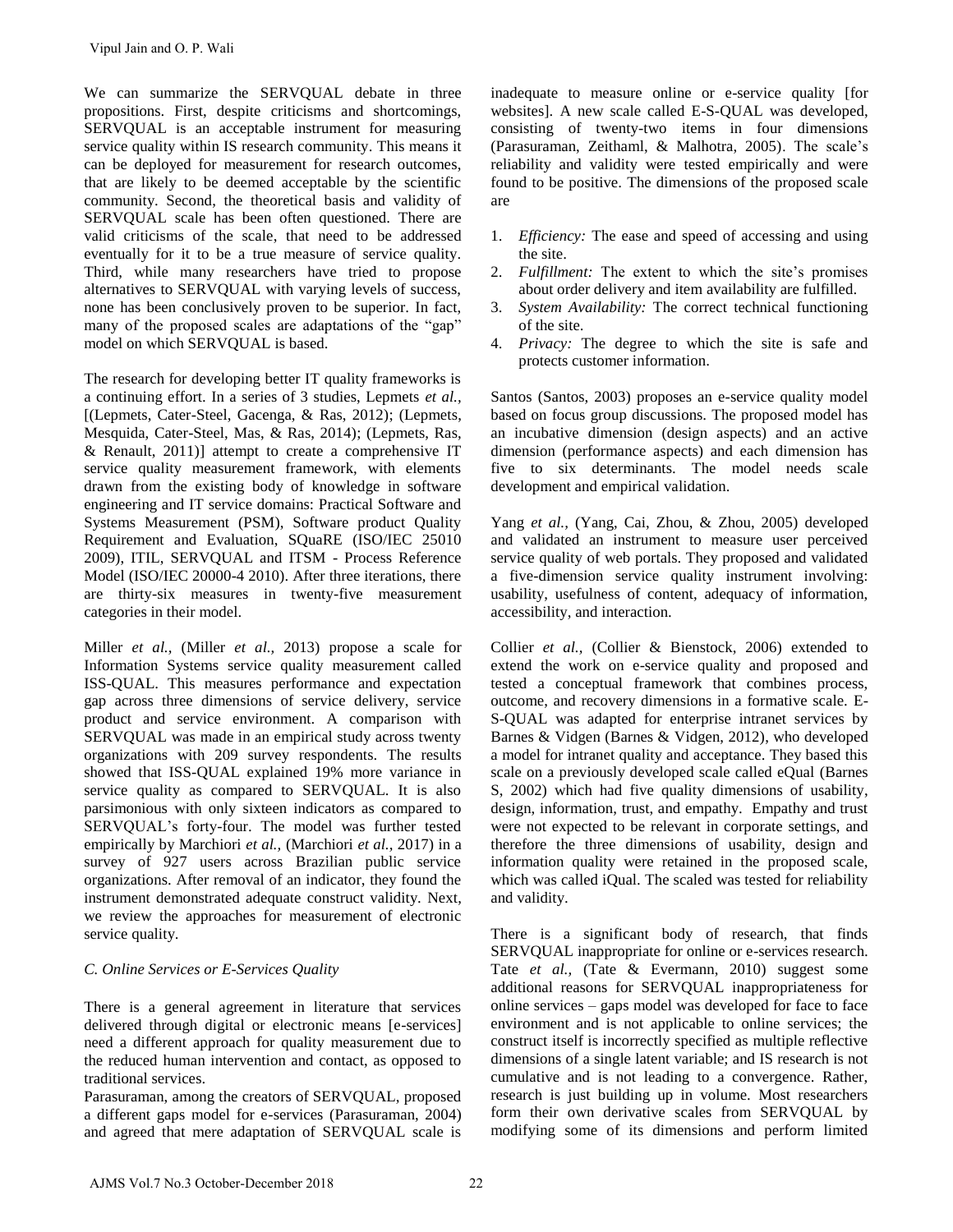validity testing. Therefore, objective literature reviews are very difficult to conduct.

In a literature review of twenty-seven papers on e-service quality, Ladhari (Ladhari, 2010) finds that the convergent, discriminant and predictive or nomological validity - of most of the scales are not examined. He finds that while there is no consensus on the dimensions, six dimensions recur more consistently than others - reliability/ fulfillment; responsiveness; ease of use/usability; privacy/security, web design; and information quality/content. He finds that most scales ignore technical service quality and identifies this as an area of further research.

Supporting the view that traditional quality definitions and measurements are not applicable to digital services, Tate *et al.,* (Tate, Furtmueller, Gao, & Gable, 2014) identify many unique characteristics of digital services that demand a different approach to quality measurement - Customer has a role in co-creation of digital service quality; cognitive dissonance i.e. with time, for frequently consumed services, the gap between future expectations and past experience tends to close; role of a user learning curve to achieve optimal effectiveness; and in case of services when customer agrees in advance to comply, the notion of an expectation and perception gap is invalid. The authors recommend looking at the overall value lifecycle of service consumption – from contact to recovery in the event of a failure. This is similar to how value creation is looked at in the value chain models.

As online or electronic channels evolve, specialized scales for specific industries, technologies or applications continue to be proposed and tested. Huang *et al.,* (Huang, Lin, & Fan, 2015) propose, test and refine an instrument for service quality measurement in mobile environments. They propose two distinct scales derived from SERVQUAL, called mobile-SERVQUAL or M-S-QUAL. For virtual products shopping, a five-dimension sixteen-indicator scale is proposed, and for physical products shopping, a fourdimension fifteen-indicator scale is proposed. Recognizing that existing service quality models have limited applicability in the cloud environment, Zheng *et al.,*  (Xianrong Zheng, Martin, Brohman, & Li Da Xu, 2014) attempt to create a model that is objective, computable, and verifiable, so that providers can gauge the Quality of Service [QoS] delivered, and consumers can validate the QoS received. The authors contend that SERVQUAL and its derivative models for e-services cannot be applied to cloud services because of their subjective dimensions. They propose a six-dimension model with calculations for the metrics as well. The measure is validated with an empirical study of three leading cloud service providers. Wang *et al.,*  (Wang, Yeh, Yen, & Nugroho, 2016) investigate the sequential influence of e-service quality on in-person service quality in a hybrid service format in which interpersonal and computer mediated services coexist but at different points in time. Their empirical study shows that eservice quality directly and positively affects in-person service quality. They also find that in-person service quality

fully mediates the effects of e-service quality on perceived value and customer satisfaction. The sample of 233 responses was collected from users in the airline industry, where hybrid service encounters are common.

Yaya *et al.,* (Petnji Yaya, Marimon, & Casadesús, 2017) selected twenty-one papers that have previously used the E-S-QUAL scale, and invited their authors to share their experiences in using the scale through a Delphi study. There was a consensus that the 'fulfilment' dimension is significant only for those websites that sell and deliver physical goods. There was also agreement that the "efficiency" dimension should be updated because of advancements in the state of information and communication technologies since the scale was initially proposed. The experts also agreed that the dimensionality problems in many cases could be attributed not only to the specific industry setting, but also to the methodology used for analysis. Information Technology Service Quality Measurement: A Review<br>
thatly mediates the effects of e-service quality on perceive<br>
twiste and estable and estable and estable and estable and estable and estable and estable and es

From the review, we can conclude that a) E-service Quality cannot be adequately measured using SERVQUAL; and b) Effective scales for e-service quality measurement are context-specific, and no universal scale has been designed or proposed that can apply to all cases.

### **III. DISCUSSION**

From the reviewed literature, it can be inferred there is no universally acceptable theoretical models or scales for service quality measurement. In fact, there is fundamental debate on whether the "dimensions" of quality are actually its antecedents. Being a latent variable, no scale is likely to be a perfect measure of the variable, but the theoretical underpinnings of most of these scales are questionable as well.

For the purpose of conducting meaningful studies on quality, however, SERVQUAL provides an adequate instrument to the researchers, which has been amply used and has demonstrated acceptable levels of validity in prior studies. While its theoretical groundings are challenged, it is widely acceptable that the latent variable it measures, does correlate significantly with service quality.

For electronic services, scales are different, and there is a wide agreement on the need to have different scales for different types of delivered services. There is not one scale that dominates (like SERVQUAL does as a general measure), but there are many scales which have been tested and have demonstrated adequate validity for different electronic services for researchers to choose from.

Some gaps in the existing service quality research are also identified. First, service quality research is mainly dominated by measurement, but very limited research is done on the antecedents of service quality. Better understanding of antecedents can be useful aid in identifying and recovering from quality problems. Second,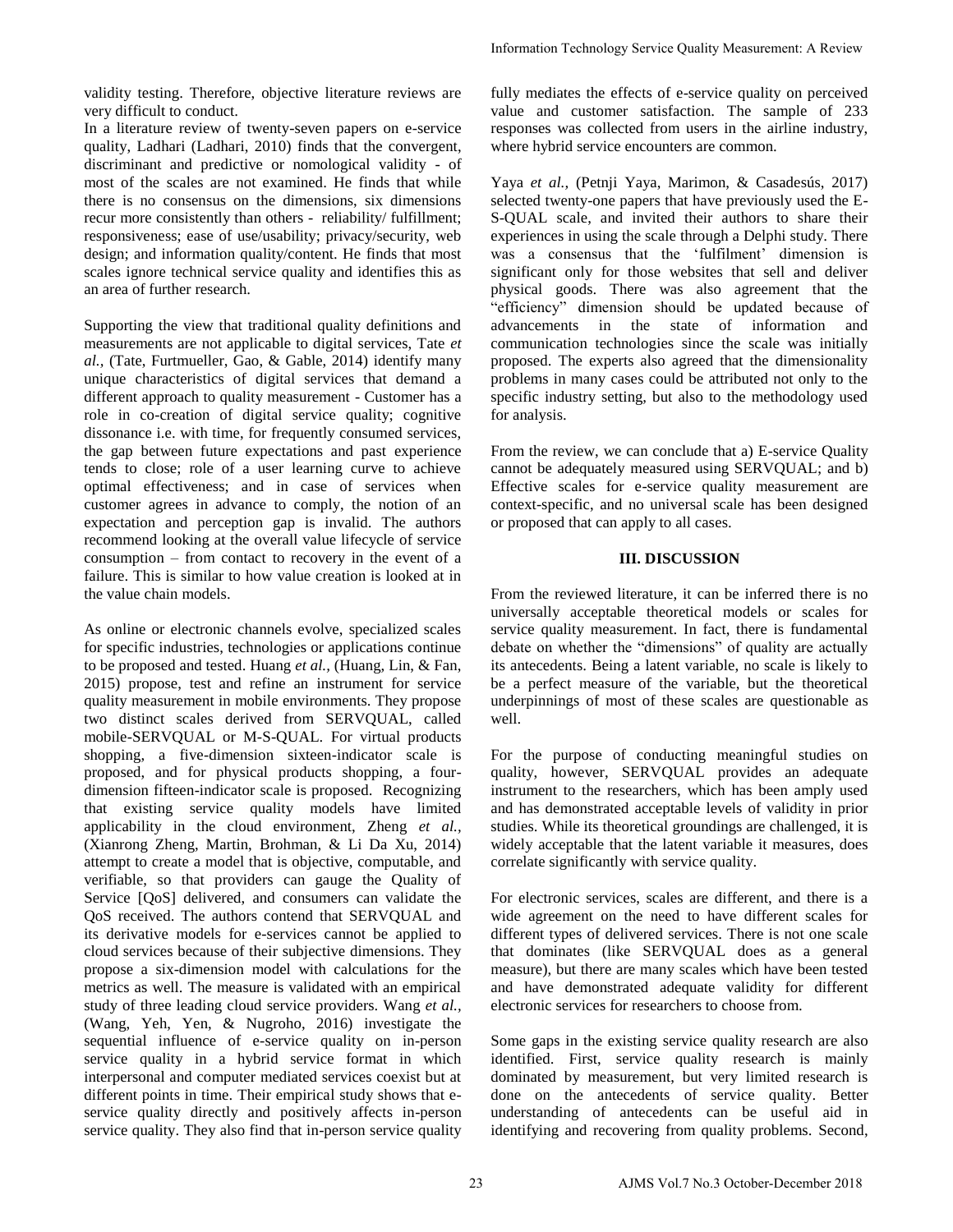technical quality measurement scales are rare in IT services research, which is dominated by SERVQUAL measurement. Many authors acknowledge the importance of technical service quality measurement, but few established scales are available for the same. Third, given the proliferation of innovative automated IT services delivered through hitherto unavailable channels like mobiles and cloud, there is a need to relook at the conceptualization of service quality for e-services. Most of current scales were developed in the context of electronic commerce in the early 21st century, whereas many of these newer services do not involve commercial transactions, e.g. social media services. It may be possible to design objective scales for quality in these case, given the lack of human element in the delivery, and future researchers working in the area of IT service quality can explore it further. Vipul Jain and O. P. Wali<br>
celended untility measurement scales are rare in IT services<br>
celeared, wivids is dominated by SFR-VOUAI.<br>
research May and the main of the main of the main of the main of the main of the main o

#### **REFERENCES**

- [1] Barnes, S. J., & Vidgen, R. (2012). User acceptance and corporate intranet quality: An evaluation with iQual. *Information and Management*, *49*(3–4), 164–170. https://doi.org/10.1016/j.im. 2012.02.002.
- [2] Barnes S, V. (2002). An integrative approach to the assessment of ecommerce quality. *Journal of Electronic Commerce Rese.arch*, *3*(2), 114–127. https://doi.org/10.1080 /00223891.2013.770400
- [3] Brady, M. K., & Cronin, J. J. (2001). Some New Thoughts on Conceptualizing Perceived Service Quality: A Hierarchical Approach. *Journal of Marketing*, *65*(3), 34–49. https://doi.org/ 10.15 09/jmkg.65.3.34.18334.
- [4] CHANG, J. C.-J., & KING, W. R. (2005). Measuring the Performance of Information Systems: A Functional Scorecard. *Journal of Management Information Systems*, *22*(1), 85–115. https://doi.org/10.1080/07421222.2003. 11045833.
- [5] Collier, J. E., & Bienstock, C. C. (2006). Measuring service quality in E-retailing. *Journal of Service Research*, *8*(3), 260–275. https://doi.org/10.1177/1094670505278867.
- [6] Conger, S., Hefley, W. E., Galup, S., & Dattero, R. (2013). Service Quality Measurement: Past and Future Service Quality Measurement : Past and Future. *All Sprouts Content*, 521. Retrieved from http://aisel.aisnet.org/sprouts\_all/521.
- [7] Cronholm, S., & Salomonson, N. (2014). Measures that matters: Service quality in IT service management. *International Journal of Quality and Service Sciences*, *6*(1), 60–76. https://doi.org/10.1108/ IJQSS-12-2012-0022.
- [8] Cronin, J. J., & Taylor, S. a. (1992). Measuring Service Quality: A Reexamination and Extension. *Journal of Marketing*, *56*(3), 55. https://doi.org/10.2307/1252296.
- [9] Cronin, J. J., & Taylor, S. a. (1994). SERVPERF versus SERVQUAL : and Reconciling of Service Measurement Perceptions Quality. *Journal of Marketing*, *58*(1), 125–131. https://doi.org/10. 2307/1252256.
- [10] Dabholkar, P. A., Shepherd, C. D., & Thorpe, D. I. (2000). A comprehensive framework for service quality: An investigation of critical conceptual and measurement issues through a longitudinal study. *Journal of Retailing*, *76*(2), 139–173. https://doi.org/10.10 16/s0022-4359(00)00029-4.
- [11] DeLone, W. H., & Mclean, E. R. (2003). The DeLone and McLean Model of Information Systems Success: A Ten-Year Update. *Journal of Management Information Systems / Spring*, *19*(4), 9–30. https:// doi.org/10.1073/pnas.0914199107.
- [12] DeLone, W. H., & McLean, E. R. (1992). Information Systems Success: The Quest for the Dependent Variable. *Information Systems Research*, *3*(1), 60–95. https://doi.org/10.1287/isre.3.1.60.
- [13] Grönroos, C. (2001). The perceived service quality concept a mistake? *Managing Service Quality: An International Journal*, *11*(3), 150–152. https://doi.org/10.1108/0960452011 0393386.
- [14] Hochstein, A., Zarnekow, R., & Brenner, W. (2004). Managing IT service quality as perceived by the customer: The service oriented IT

Servqual. *Proceedings of the International Telecommunications Society (ITS) 15th Biennial Conference*, 1–7. Retrieved from http://itseurope.org/ITS CONF/berlin04/Papers/Hochstein\_paper.pdf.

- [15] Huang, E. Y., Lin, S. W., & Fan, Y. C. (2015). M-S-QUAL: Mobile service quality measurement. *Electronic Commerce Research and Applications*, *14*(2), 126–142. https://doi.org/10.1016/j. elerap.2015. 01.003.
- [16] Kang, G. (2006). The hierarchical structure of service quality: integration of technical and functional quality. *Managing Service Quality: An International Journal*, *16*(1), 37–50. https://doi.org/ 10.1108/09604520610639955.
- [17] Kang, G., & James, J. (2004). Service quality dimensions: an examination of Grönroos"s service quality model. *Managing Service Quality: An International Journal*, *14*(4), 266–277. https://doi.org/10. 1108/09604520410546806.
- [18] Kettinger, W. J., & Lee, C. C. (2005). Zones of tolerance: Alternative scales for measuring information systems service quality. *MIS Quarterly: Management Information Systems*, *29*(4), 607–623. Retrieved from https://www.scopus.com/inward/record.uri?eid=2 s2.0-33645141935&partnerID=40&md5=bbf56f788361c6858071 c2ffb4547d61.
- [19] Kettinger, W., & Lee, C. (1994). Perceived Service Quality and User Satisfaction with the Information Services Function\*. *Decision Sciences*, *25*(5–6), 737–766. https://doi. org/10.1111/j.1540-5915. 1994.tb00829.x.
- [20] Ladhari, R. (2008). Alternative measures of service quality: A review. *Managing Service Quality*, *18*(1), 65–86. https://doi.org/10.1108/ 09604520810842849.
- [21] Ladhari, R. (2009). A review of twenty years of SERVQUAL research. *International Journal of Quality and Service Sciences*, *1*(2), 172–198. https://doi.org/10.1108/1756 6690910971445.
- [22] Ladhari, R. (2010). Developing e-service quality scales: A literature review. *Journal of Retailing and Consumer Services*, *17*(6), 464–477. https://doi.org/10.1016/j.jretconser. 2010.06.003.
- [23] Landrum, H., R. Prybutok, V., Zhang, X., & A. Peak, D. (2009). Measuring IS System Service Quality with SERVQUAL: Users" Perceptions of Relative Importance of the Five SERVPERF Dimensions. *Informing Science: The International Journal of an Emerging Transdiscipline*, *12*(3), 017–035. https://doi.org/10.289 45/426.
- [24] Lepmets, M., Cater-Steel, A., Gacenga, F., & Ras, E. (2012). Extending the IT service quality measurement framework through a systematic literature review. *Journal of Service Science Research*, *4*(1), 7–47. https://doi.org/10.1007/s12927-012-0001-6.
- [25] Lepmets, M., Mesquida, A. L., Cater-Steel, A., Mas, A., & Ras, E. (2014). The evaluation of the IT service quality measurement framework in industry. *Global Journal of Flexible Systems Management*, *15*(1), 39–57. https://doi.org/10.1007/s40171-013- 0052-7.
- [26] Lepmets, M., Ras, E., & Renault, A. (2011). A Quality Measurement Framework for IT Services. *2011 Annual SRII Global Conference*, 767–774. https://doi.org/10.1109/SRII. 2011.84.
- [27] Marchiori, D. M., Mainardes, E. W., & Rodrigues, R. G. (2017). Validation of the ISS-QUAL and the role of gender, age and education on it service quality in the public sector. *Information Technology and Management*, 1–14. https://doi.org/10.1007/s10799- 017-0281-0.
- [28] Miller, R. E., Hardgrave, B. C., & Jones, T. W. (2013). ISS-QUAL: A Measure of Service Quality for the Information Systems Function. *Information Systems Management*, *30*(3), 250–262. https://doi.org/ 10.1080/10580530.2013.794633.
- [29] Parasuraman, A. (2004). Assessing and improving service performancefor maximum impact: Insights from a two-decade-long research journey. *Performance Measurement and Metrics*, *5*(2), 45– 52. https://doi.org/10.1108/1467804041 0546064
- [30] Parasuraman, A., Zeithaml, V. A., & Berry, L. L. (1985). A Conceptual Model of Service Quality and Its Implications for Future Research. *Journal of Marketing*. https://doi.org/10. 2307/1251430.
- [31] Parasuraman, A., Zeithaml, V. A., & Malhotra, A. (2005). E-S-QUAL a multiple-item scale for assessing electronic service quality. *Journal of Service Research*, *7*(3), 213–233. https://doi.org/ 10.11 77/1094670504271156.
- [32] Park, J., Lee, H., Jang, J., & Lee, J. (2013). Roles of Technical and Functional Service Quality , and Cognitive and Affective Trust in IT